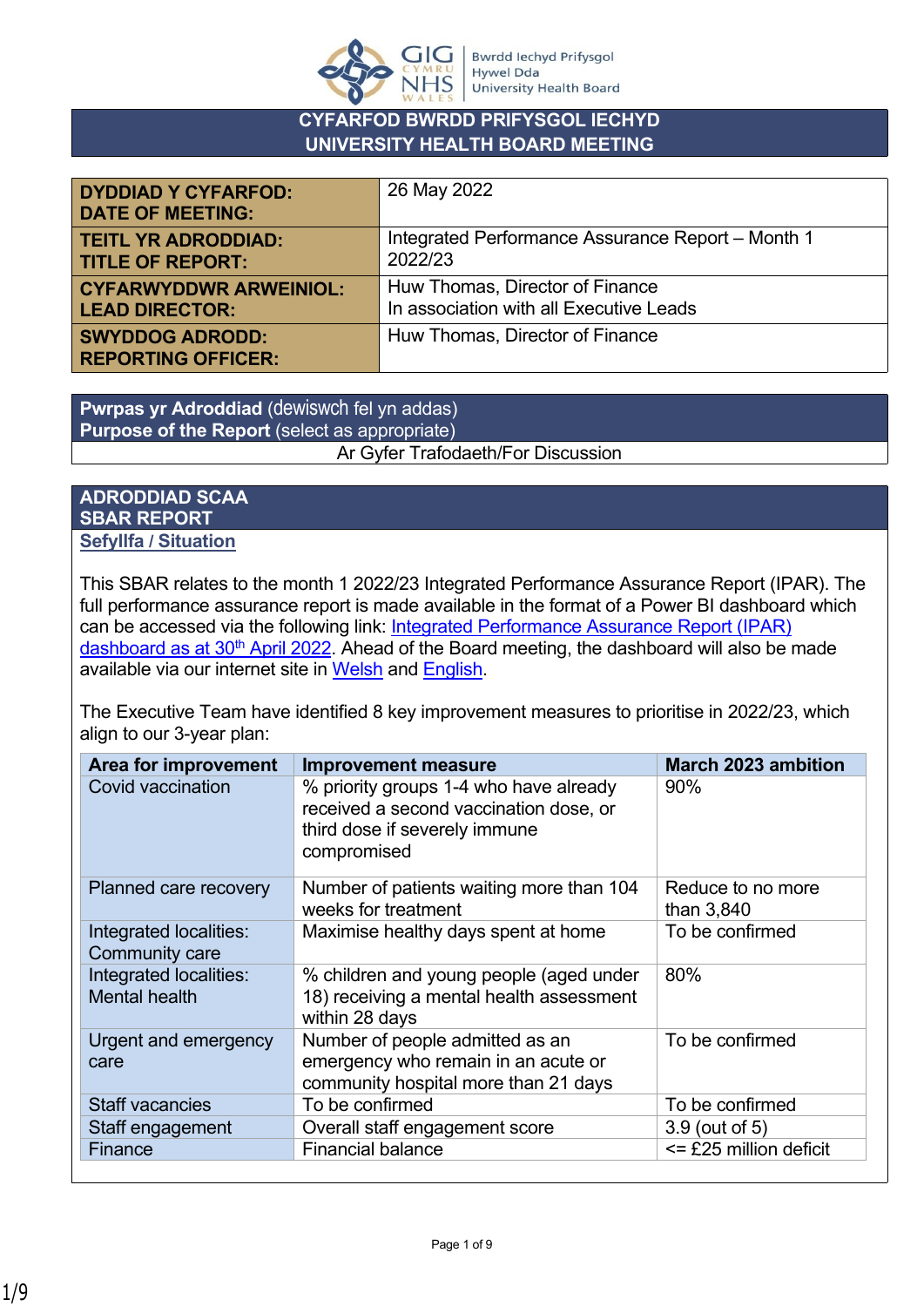Filters have been added to the summary and system measures of the dashboard to allow the user to navigate more easily to the key performance measures and those measures for which narrative is included i.e. show cause for concerns and/or high public interest.

The IPAR dashboard contains:

- Key improvement measures 2022/23 overview
- Summary: an overview of measures showing improvement or cause for concern
- System measures: statistical process control (SPC) charts and narrative
- Benchmarking: how we compare to our peers across Wales
- Strategic objective summaries
- COVID-19 overview: cases, hospitalisations and vaccination uptake
- Quadrants of harm
- Essential services

Please refer to the help pages on the performance report dashboard for a key to the icons used in the SPC charts. There are also two short videos available to explain more about SPC charts:

- [Why we are using SPC charts for performance reporting](https://nhswales365.sharepoint.com/:v:/s/HDD_Performance_Reporting/EVrWg04boMRGq6n8BhnhP1gByPMHrVXyIvQF8LkaQ43djQ?e=VNVZlM)
- [How to interpret SPC charts](https://nhswales365.sharepoint.com/:v:/s/HDD_Performance_Reporting/EQ8GDAtcW69JmNR8KkqpXDkBGVIPRxUw26vV5Up5a_RglA?e=dkX2vT)

If assistance is required in navigating the IPAR dashboard, please contact the Performance Team - [GenericAccount.PerformanceManagement@wales.nhs.uk](mailto:GenericAccount.PerformanceManagement@wales.nhs.uk)

## **Cefndir / Background**

The [NHS Wales Delivery Framework 21/22](https://hduhb.nhs.wales/about-us/performance-targets/performance-documents/2021-22-nhs-wales-delivery-framework-amp-guidance-pdf/) is modelled on 'A Healthier Wales' quadruple aims, as part of the 'Single Integrated Outcomes Framework for Health and Social Care'. The framework and previous versions of the IPAR dashboard can be accessed via the supporting documents section of the [Monitoring our performance](https://hduhb.nhs.wales/about-us/performance-targets/our-performance-areas/monitoring-our-performance/) internet page.

The 2022/23 NHS Delivery Framework is pending sign off from Welsh Government and is expected to be published in June 2022.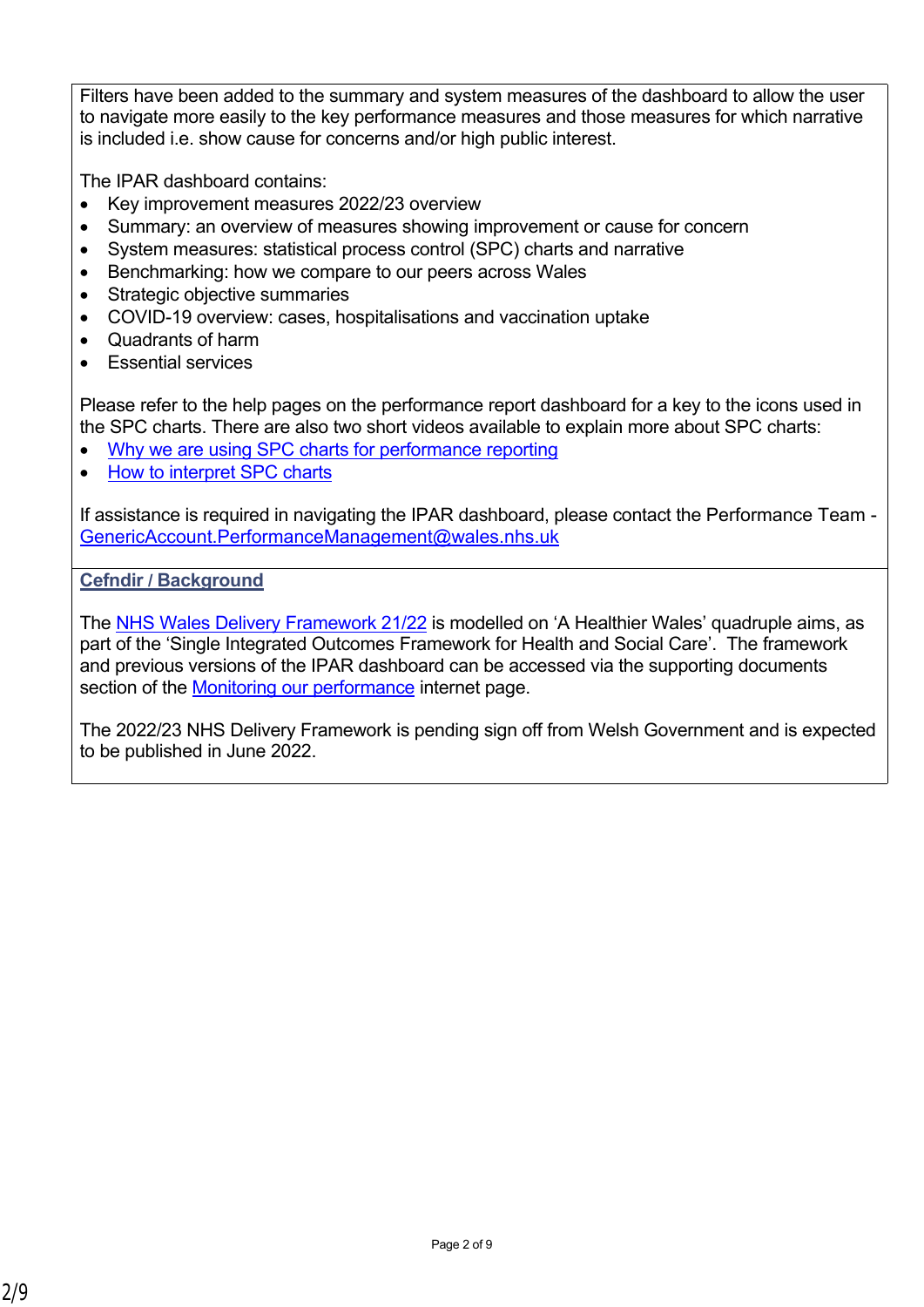#### **Asesiad / Assessment**

Key initiatives and improvements impacting our performance include:

**Virtual** 



**Waiting list** 



**appointments** During the pandemic, virtual appointments have been offered as an alternative to face to face. This has mitigated the reduction in face to face capacity. In April 2022, 24.8% of all follow up appointments undertaken were virtual. Without this activity, follow up lists would be much larger.

**validation** In April 2022, 561 records were removed from the follow up waiting list via internal validation. As follow ups delayed over 100% are targeted, validation has been a key driver in reducing the delayed follow ups volumes.

**Dietetics triage and assessment**



A new triage and assessment process introduced within dietetics to prioritise those with greatest need/risk level has seen a reduction in patients waiting over 14 weeks for the weight management service (70 patients waiting in March 2022 reduced to 48 in April 2022). Further to triage, patients are provided with the appropriate dietetic treatment and intervention. For those patients who are not yet ready to engage, they are provided with information and advised to self-refer at a later date. Other patients are directed to the appropriate area of the service for the support they need e.g. if they have diabetes and this is considered to be the main issue, they require support with (rather than weight management), the referral is passed to our diabetes team.

These are some of the initiatives underway, however the beneficial performance impact is currently masked due to significant increased patient length of stay.

# **Same Day**



**Emergency Care** Same Day Emergency Care (SDEC) is being progressed across all sites which aims to minimise admissions, with wrap around care from the community available to support admission avoidance where assessment and diagnostics have determined it is safe and appropriate to do so.

**Ambulance**



**Triage** To reduce the impact on our acute hospital front doors during peak hours (10am-2pm), patients waiting for an ambulance are given a triage assessment and streamed accordingly. This potentially reduces the number of patients conveyed via ambulance to our hospitals.

**Primary Care** 



Most GP practices have signed up to the Virtual Urgent Primary Care Centre and will 'go live' once 111 First and our Local Flow Hub are operational (anticipated March 2022).

In the Pembrokeshire North Cluster, a Home Visiting service has been implemented to increase primary care capacity. This started on 29th November 2021. Further recruitment will see this model increase to be able to deliver 12-15 visits per day.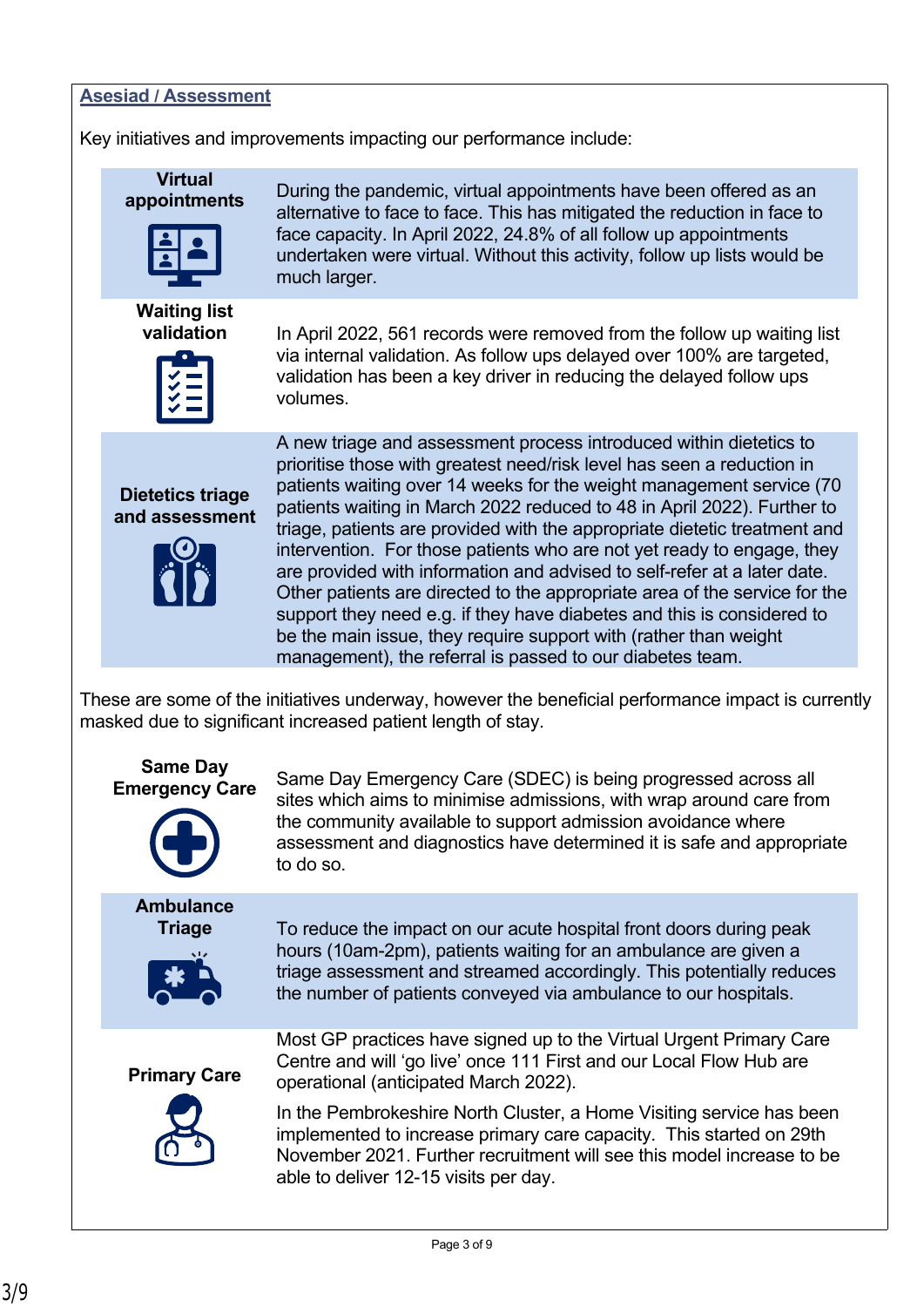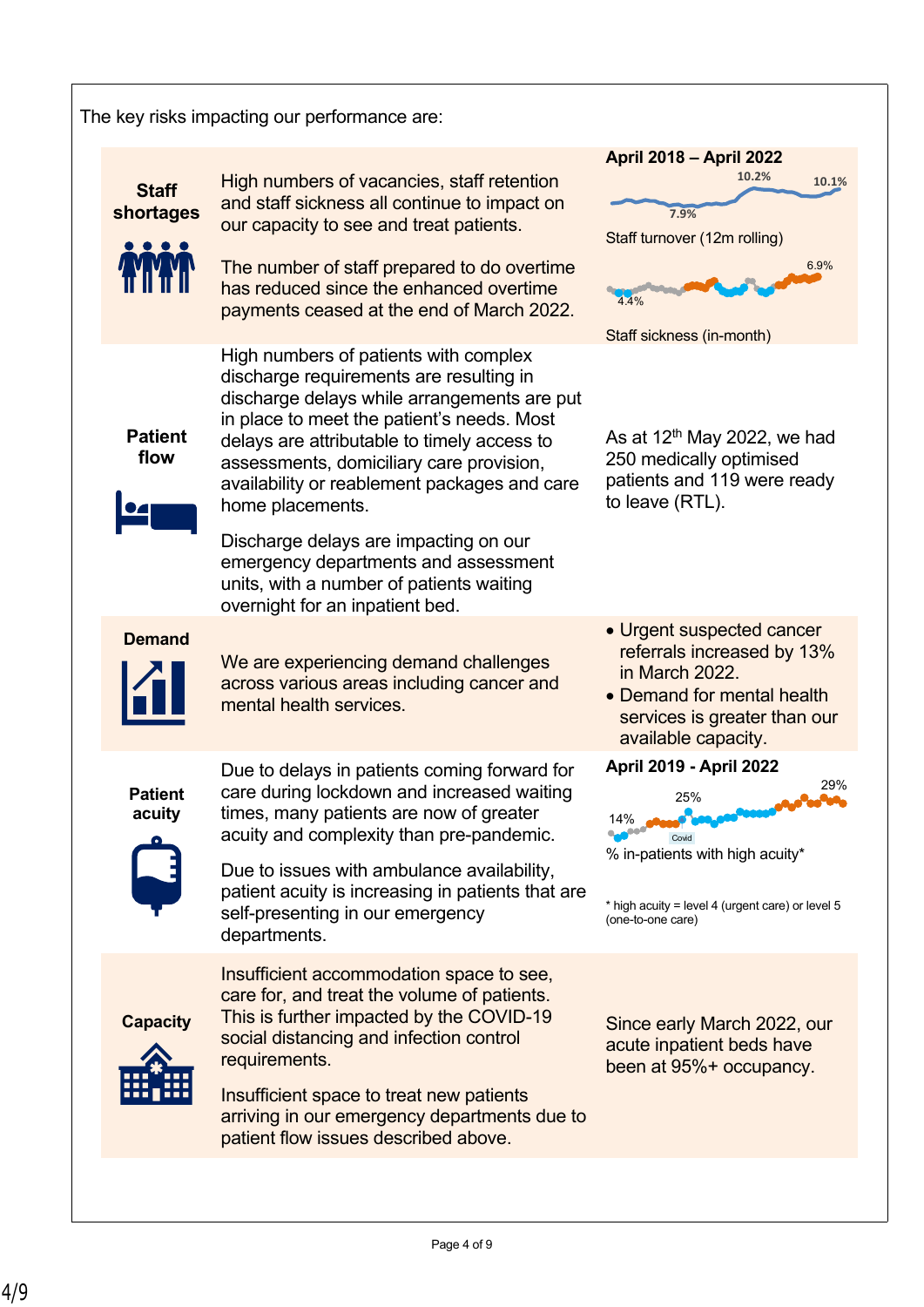### **A summary of our key improvement measures for 2022/23**

Measure definitions and our in-month ambitions to help us meet our March 2023 targets can be found in the IPAR dashboard (see link above).



During 2022/23 we will seek to maximise healthy days spent at home. A national measure is currently being developed and will be reported here once available.



Our actual

performance

8587

2022

| <b>Urgent and</b><br>₩<br>emergency care |                           |
|------------------------------------------|---------------------------|
| Our ambition for<br>April                | Our actual<br>performance |
| the                                      | the                       |

In 2022/23 we will reduce the number of people admitted as an emergency who remain in an acute or community hospital more than 21 days. A national measure is currently being developed and will be reported here once available.



Work is underway to identify a suitable improvement measure. We aim to agree the measure and include data in the next IPAR update.

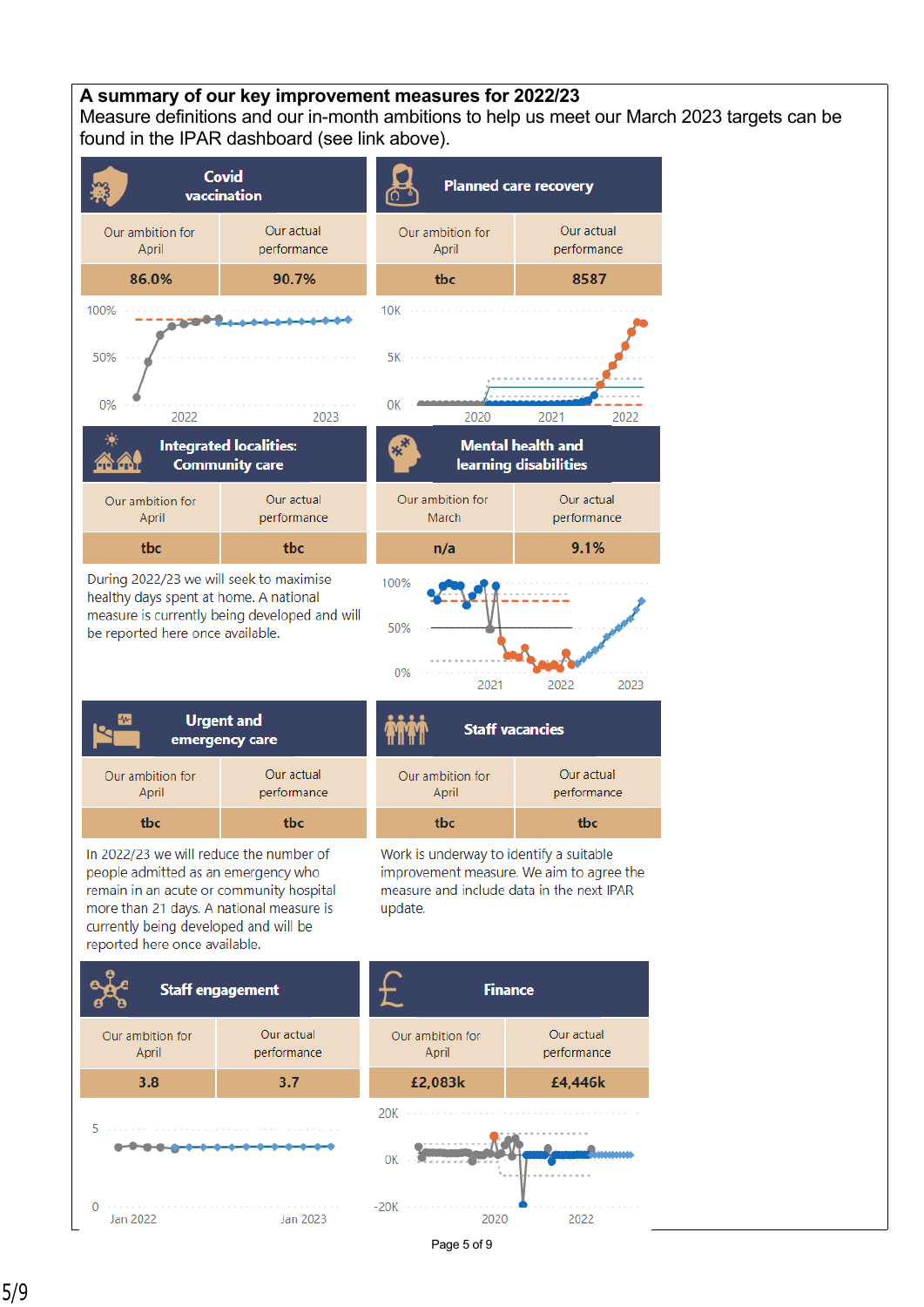### **Measures to highlight which are showing statistical improvements**

- Follow ups delayed by over 100%: In April 2022, there were 19,291 follow-ups delayed over 100% against a target of 10,078. Special cause improving variation is showing for this measure and performance is within expected limits, however, the target has never been achieved.
- Diagnostics: Overall diagnostics is showing common cause variation; however, two measures have been consistently showing special cause improvement; Physiological Measurement since October 2020 and Imaging since April 2021.
- Therapies: Overall therapies is showing special cause concerning variation; however, two measures have been consistently showing special cause improvement; Podiatry since December 2020 and Audiology since February 2021.

# **Key declining and concerning measures to highlight**

- Unscheduled care: concerning performance continued in April 2022:
	- o Red call responses within 8 minutes: 39% (target 65%). Ceredigion 35.7%.
	- o Ambulance handovers: 932 over 1 hour and 333 handovers over 4 hours (targets 0).
	- o A&E 4 hour waits: 68.1% (target 95%). Lowest performance in Glangwili General Hospital (GGH) (54.3%) and Withybush General Hospital (WGH) (57.4%).
	- o A&E 12 hour waits: 1,267 (target 0). All acute sites except BGH are showing concerning variation.
	- $\circ$  Bed occupancy patients aged 75+: In April 2022, bed day occupancy for emergency admission patients aged 75+ is showing an overall upward trajectory in numbers and is below the upper control limit but above the mean.
	- o Patients experiencing a positive experience in emergency departments: In April 81% of patients gave positive responses against the target of 85%. Lowest responses were recorded in Withybush (75%) and Glangwili (72%).
- Cancer: In March 2022, 57% of patients (141 out of 246), started their first definitive cancer treatment. Although showing concerning variation, since January 2022, performance has started to improve and is now within normal parameters and is in-line with the trajectory.
- Mental Health: concerning performance continued in March 2022 for the following measure:
	- o Mental Health Assessments within 28 days (under 18): 9.1% (target 80%)
	- $\circ$  % of residents under 18 with a valid care and treatment plan: 71.6% (target 90%)
	- $\degree$  % of residents over 18 with a valid care and treatment plan: 87.6% (target 90%)
	- o Mental Health therapeutic interventions within 28 days (under 18): 37.5% (target 80%)
- Referral to treatment: concerning performance continued in April 2022:
	- o Patients waiting under 26 weeks: 56.2% (target 95%).
	- o Patients waiting over 36 weeks: 31,498 (target 0).
	- o Patients waiting over 104 weeks: 8,587 (target 0).
	- o Residents waiting over 36 weeks for treatment by other providers: Number of patients waiting is showing concerning variation.
- Hospital initiated cancellations: In March 2022, performance (86 procedures postponed within 24 hours for non-clinical reasons) is showing special cause concerning variation and the 3<sup>rd</sup> highest level recorded since the beginning of the pandemic.
- Endoscopy: In April there were 1,540 patients waiting over 14 weeks for endoscopy services, the number of breaches has been rising for 5 consecutive months.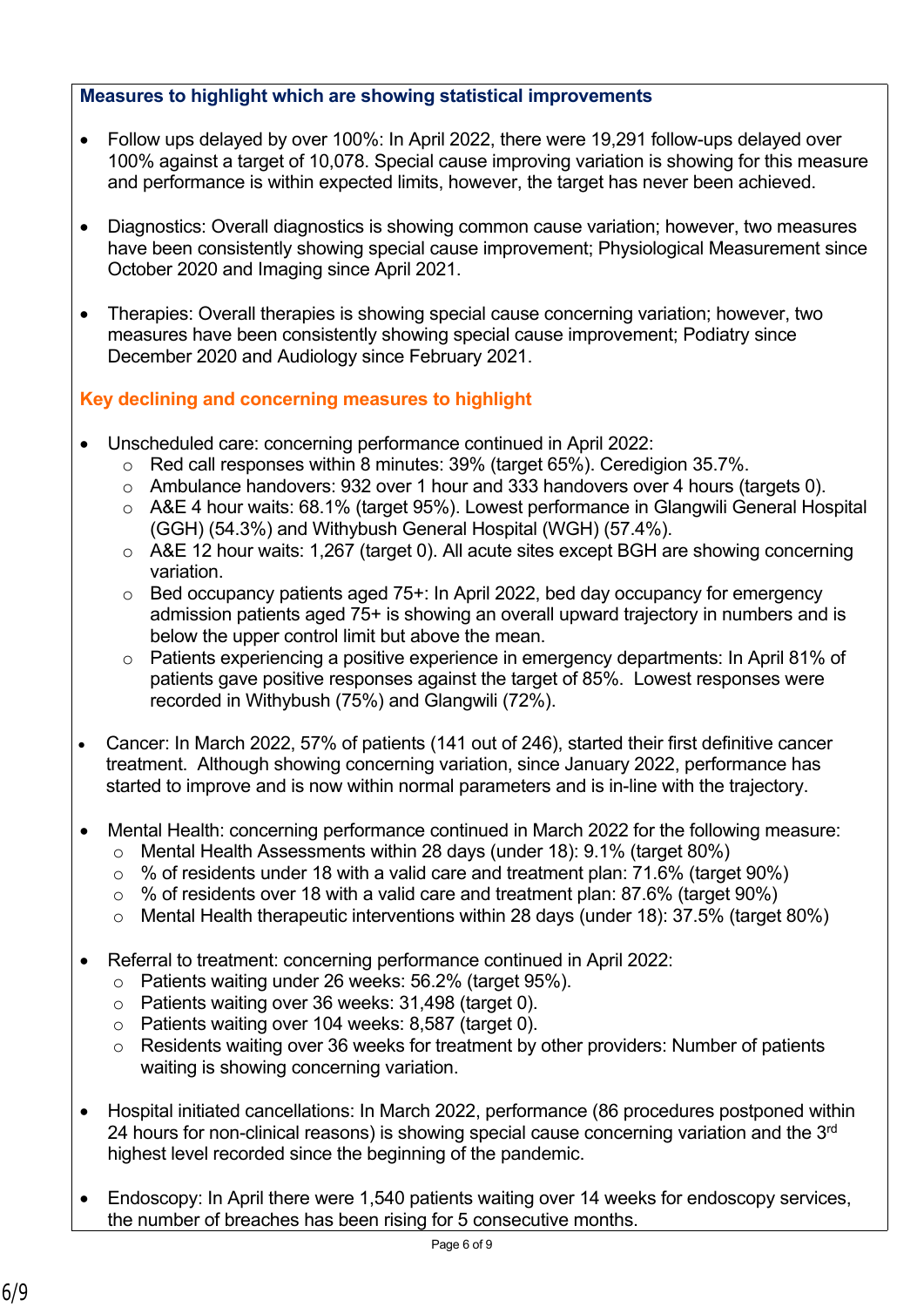- **Therapies** 
	- o Occupational Therapy: In April there were 520 patients waiting over 14 weeks, the number of breaches has been rising consecutively since July 2021.
	- o Physiotherapy: In April there were 278 patients waiting over 14 weeks. Performance has been showing special cause concerning variation since September 2021.
	- o Clinical Musculoskeletal Assessment and Treatment service (CMATs): In April there were 126 patients waiting over 6 weeks for CMATs. Performance has been showing special cause concerning variation since a sharp rise from 16 breaches in December 2021 to 116 breaches in January 2022.
	- o Dietetics: Although this measure is showing special cause concerning variation, in April, the number of patients waiting continued to reduce for the fourth consecutive month (187 in December 2021, 72 in April 2022). This improvement is due to the introduction of a new triage and assessment process to support increased patient throughput.
	- Sickness absence: In April 2022, 6.85% of staff were absent. Performance has been showing special cause concerning variation since July 2021. This includes absence for colds, coughs, flu/influenza, chest/respiratory problems and infectious diseases, including COVID, which was 2.68%.
	- Variable pay reported for April 2022 was £6.818m and is showing concerning variation.
	- Financial deficit reported for April 2022 is in month actual of £4.4m with a projected year end forecast of £25m

**Other important areas/changes to highlight**

- **Diagnostics** 
	- o Neurophysiology: There was a significant reduction in breaches this month, from 716 in March to 539 in April. This was due to increased capacity to carry out nerve conduction studies as a result of putting Electroencephalograms (EEGs) on hold due to staff shortages. Following this, the service intends to review their resource structure to see if changes can be made to enable this improvement to continue over the coming months.
	- o Cardiology: In April there were 891 patients waiting over 8 weeks, the number of breaches is steadily rising and is no longer showing special cause improvement.
	- $\circ$  Radiology: The number of breaches for 8 weeks waits had been steadily decreasing since December 2021, however, the number of patents waiting increased by over 400 to 2,986 in April.
- Mental Health: Common cause variation is showing; however, performance continued to be considerably far from the 80% target in March 2022 for the following measures:
	- o Adult Psychological Therapies waits under 26 weeks: 43.6%
	- o Child Neurodevelopment Assessments waits under 26 weeks: 21.6%
- Planned Care
	- o Ophthalmology: Performance in March 2022 is 72.1% against a target of 95%. Common cause variation is showing and performance is within expected limits, however, the target has never been achieved.
	- $\circ$  Follow ups: In April 2022, 66,257 patients were waiting for a follow-up appointment against a target of 37,973. Common cause variation is showing for this measure and performance is within expected limits, however, the target has never been achieved.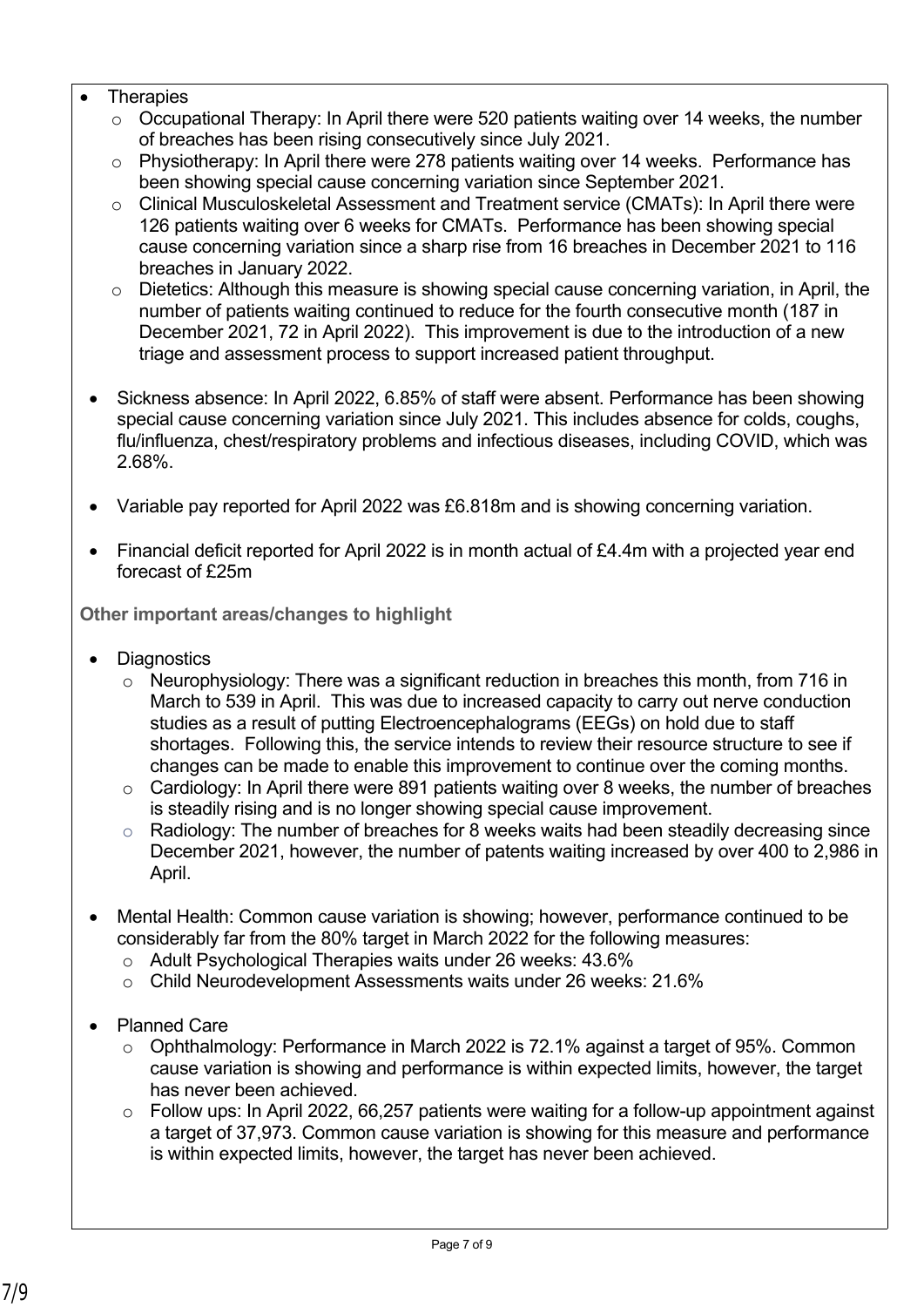- **COVID** 
	- o New COVID cases: Figures now include confirmed cases through Polymerase Chain Reaction (PCR) testing and cases reported by Hywel Dda residents through Lateral Flow testing.
	- o COVID Booster for levels 1-4: Figures are now available for priority groups 1-4 who have received a booster dose for COVID-19.
	- o COVID-19 risks: COVID-19 risk relating to planning and responding to the pandemic where there are changes in the COVID testing and reporting policy (was risk score 12) has been removed from the Corporate Risk Register.
- Welsh Speakers Staff: Figures are now for staff with at least a level 2 Welsh language competency, rather than level 3. The target is to have 50% of staff at a level 2 Welsh language skill.

**Argymhelliad / Recommendation**

The Board is asked to consider and advise of any issues arising from the IPAR – Month 1 2022/2023.

| Not applicable                                                                                                                                                                                                                                                                                                                |
|-------------------------------------------------------------------------------------------------------------------------------------------------------------------------------------------------------------------------------------------------------------------------------------------------------------------------------|
| All Health & Care Standards Apply                                                                                                                                                                                                                                                                                             |
| All Strategic Objectives are applicable                                                                                                                                                                                                                                                                                       |
| All Planning Objectives Apply                                                                                                                                                                                                                                                                                                 |
| 2. Develop a skilled and flexible workforce to meet the<br>changing needs of the modern NHS<br>4. Improve Population Health through prevention and<br>early intervention, supporting people to live happy and<br>healthy lives<br>8. Transform our communities through collaboration with<br>people, communities and partners |
|                                                                                                                                                                                                                                                                                                                               |